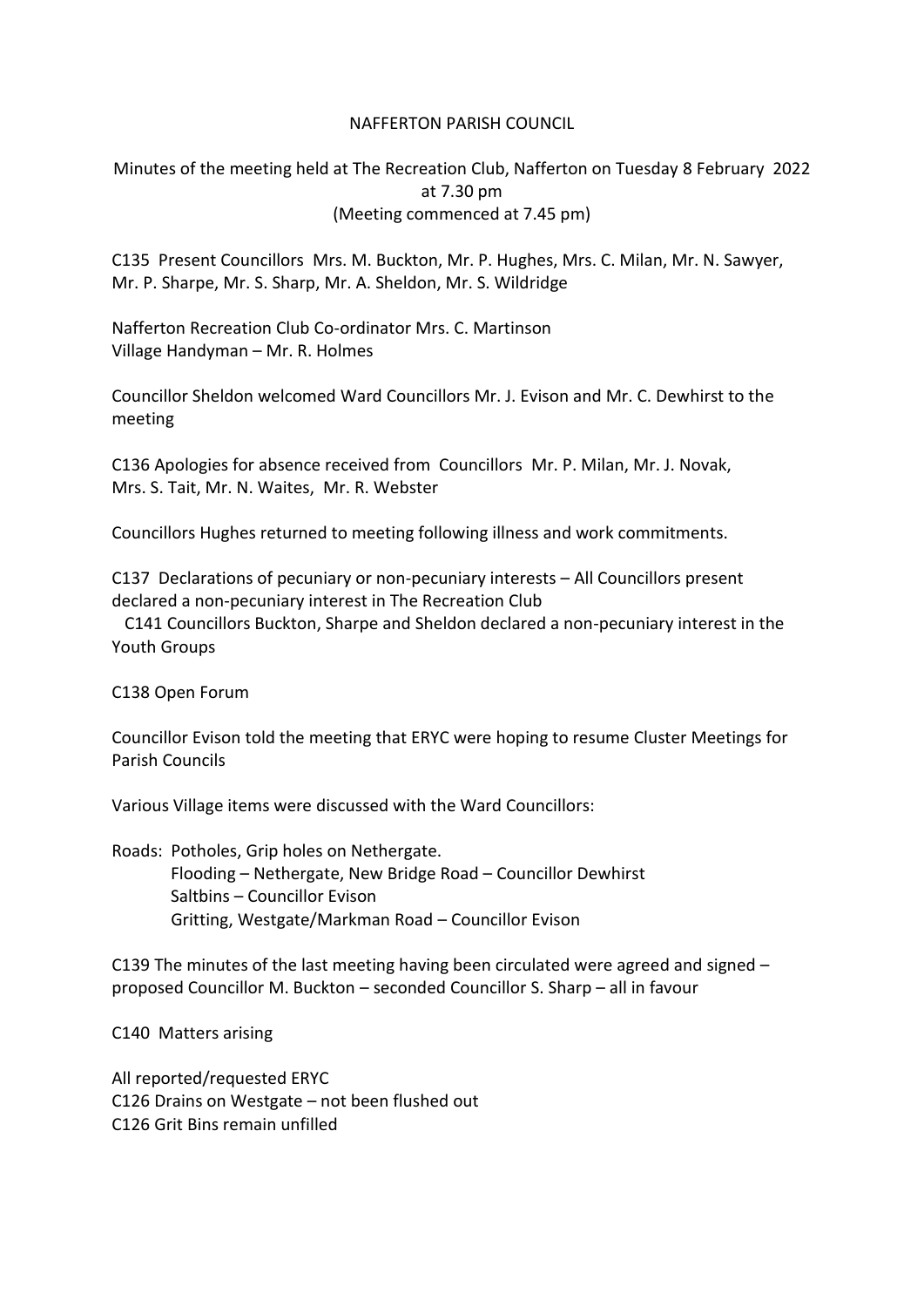## C141 Nafferton Recreation Club

Mrs. Martinson handed the Health & Safety and Risk Assessment for the Recreation Club to the Clerk – copies held on file

Fencing around the field – Mrs. Martinson to contact the contractor for an approximate date – no update

Problems with the Under 5's heating – heating engineer to take a look and report back to Mrs. Martinson – on going

Mr. C. Kelly to obtain quote for artificial grass for around the sides of the Bowls Green Mrs. Martinson and Mr. Holmes reported that they are continually picking up cigarette butts around the exterior of the Recreation Club – Councillor Wildridge proposed the purchase of 2 cigarette bins – seconded – Councillor P. Milan – all in favour – purchased

Tickets still available for the St. Patricks Night and the Fashion Show. The Queens Diamond Jubilee was discussed – it was agreed to not arrange any particular events at the Recreation Club – March agenda – re grant available

## The Clubhouse

Rates for letting the Clubhouse - £12 per hour. Beavers/Cubs/Scouts/Brownies/Guide - £15 per session – proposed Councillor Sawyer – seconded Councillor C. Milan – all in favour Mrs. Martinson asked if a fridge could be purchased for the Clubhouse – proposed Councillor Buckton – seconded Councillor Sawyer – all in favour

A grant has been received for the purchase of chairs and tables – Mrs. Martinson had received a quote of £107.00 plus VAT per table – Councillor C. Milan requested sight of 3 quotes for the tables – on approval of the quotes Councillor Tait proposed the purchase of 10 tables – seconded Councillor P. Milan – all in favour – quotes provided and approved purchased Councillor Wildridge proposed purchasing a vacuum cleaner for the Clubhouse – seconded

Councillor Buckton – all in favour - purchased

Purchase of Safety signs – approved - purchased

Still a little cosmetic work to be completed in the kitchen and cloakrooms

**Accounts** 

2148 R. Holmes - £638.21

Online payments:

Calverts Carpets - £1235.00 Folding plastic chairs - £1110.34 Tables - £903.72 Cigarette Bins - £175.75 Vacuum Cleaner - £189.99 Safety Signs - £74.88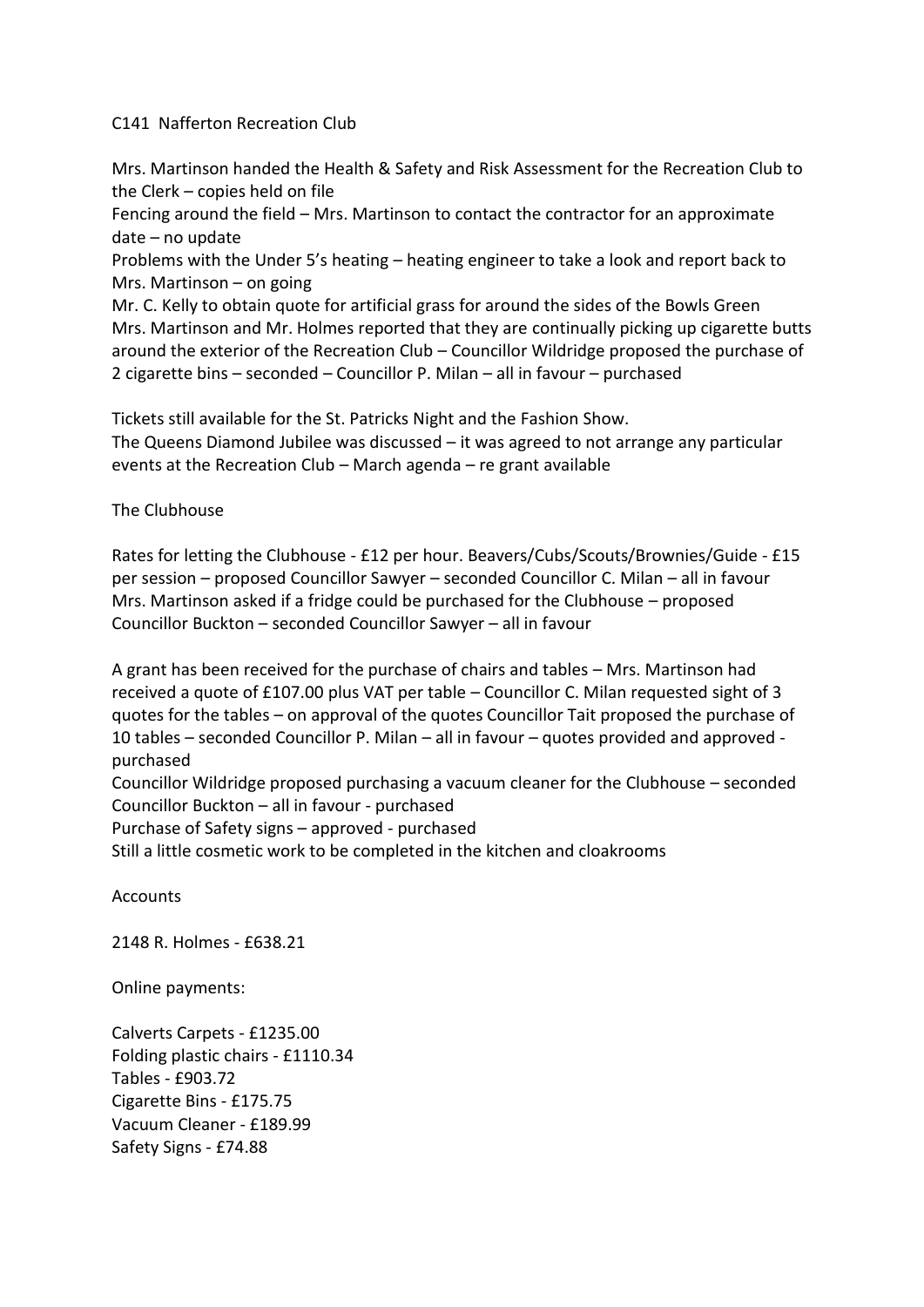Direct debits from 12.1.22 to 8.2.22

12.1.22 – ERYC – Rates - £26.00 20.1.22 – Business Stream - £304.57 20.1.22 – Business Stream - £48.07 20.1.22 – Eon - £604.72 20.1.22 – BATA - £184.00 4.2.22 – Npower - £586.87 7.2.22 – Npower- £6.35

Councillors Evison and Dewhirst left the meeting

C142 The Mere

Councillor Sawyer had received mail from the Environment Agency advising that they would not be responsible for The Mere – but was the responsibility of the Parish Council.

After months of discussion regarding the de-silting of The Mere – Councillor Wildridge proposed that the PC should not go ahead with the de-silting of The Mere at this time – seconded Councillor S. Sharp – 6 for the proposal – Ring fenced funds – March agenda

C143 Flooding/Drainage Report

Nethergate Corner and Back Carr Lane – C138

C144 Planning

21/04628/PLF – Erection of a dwelling with detached garage and associated access – land south of The Vicarage, 3 Middle Street, Nafferton – we have no observations to make on this application

22/00115/PLF – Erection of car port extension to existing garage – Station Farm, Wansford Road, Nafferton – we have no observations to make on this application

22/00266/TCA – Nafferton Conservation area – Remove Laurel hedge to widen vehicle access, remove Holly tree as it has become overgrown and has damaged wall, remove Yew Tree due to tree leaning and is in poor condition, remove 2 conifer trees as they are a poor specimens and have not been maintained, remove 5 conifer trees due to the trees previously causing damage to boundary wall and have grown so large that telephone wires run through the centre of the crown. Remove Hawthorn tree as in poor condition – The Old Vicarage, 3 Middle Street, Nafferton – we have no observations to make on this application

22/00342/TCA – Crown reduce Ash Tree by removing 1 westerly stem and reduce the easterly stem to a height of 4.5 metres due to health hazard from roosting pigeons and in order to fit an owl box. Crown reduce 1 sycamore tree by 15-20% all round to keep it in a managed state and appropriate size -The Blue Bell Inn, 13 Westgate, Nafferton – we have no observation on make on this application